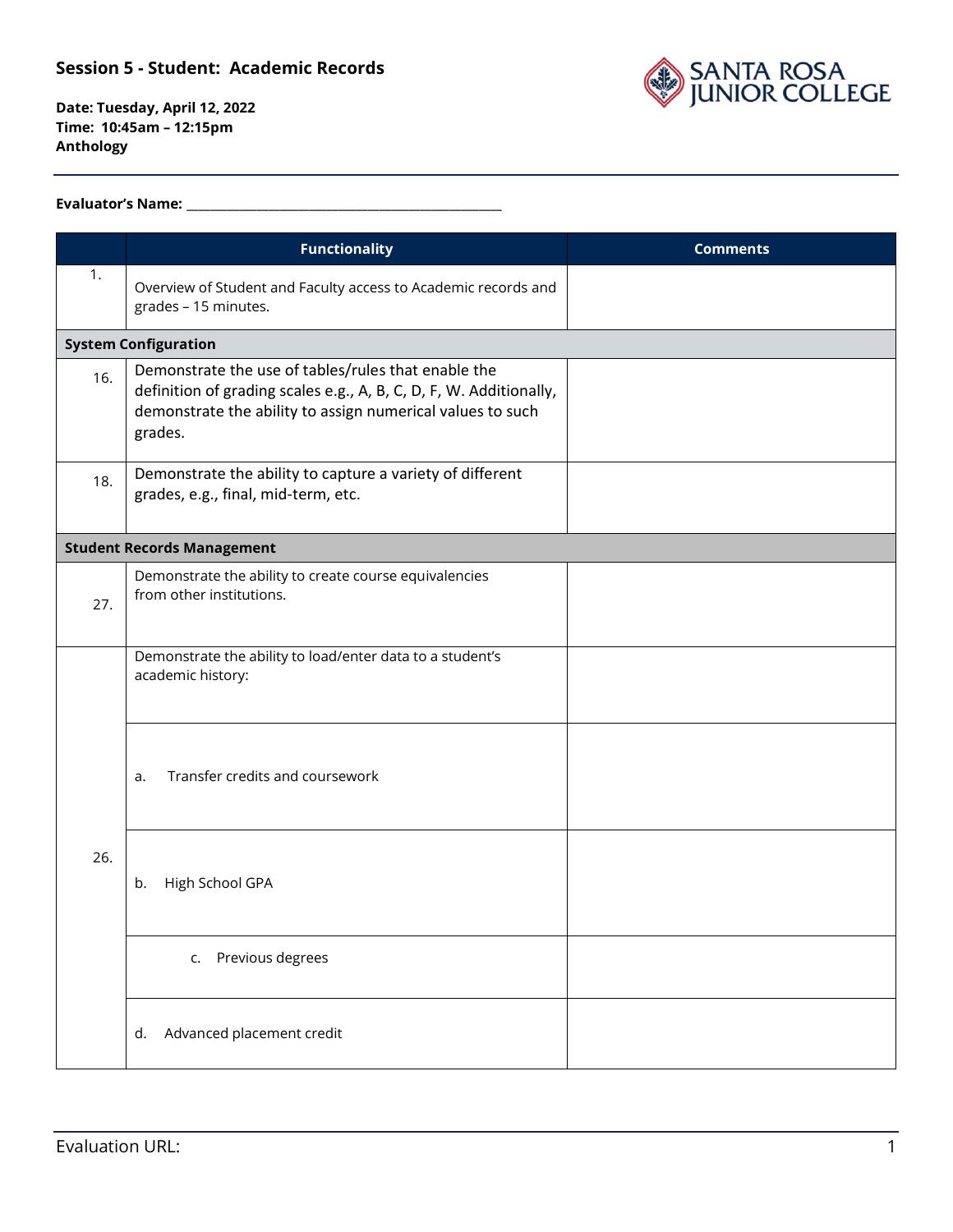

|     | <b>Functionality</b>                                                                                                                              | <b>Comments</b> |
|-----|---------------------------------------------------------------------------------------------------------------------------------------------------|-----------------|
|     | Credit by examination<br>e.                                                                                                                       |                 |
|     | f.<br>Credits and coursework                                                                                                                      |                 |
|     | GPA<br>g.                                                                                                                                         |                 |
|     | Comments<br>a.                                                                                                                                    |                 |
|     | Degrees awarded<br>b.                                                                                                                             |                 |
|     | Certificates awarded<br>c.                                                                                                                        |                 |
|     | Noncredit Hours<br>d.                                                                                                                             |                 |
| 29. | Demonstrate the system's ability to place a student's<br>transcript on hold                                                                       |                 |
| 30. | Demonstrate the ability to automatically notify a<br>student that their transcript request has been fulfilled                                     |                 |
| 31. | Show the availability of an audit log that provides<br>information about all transactions that relate to the processing<br>of transcript requests |                 |
| 32. | Demonstrate the recording of co-curricular activities, e.g.,<br>internships, sports team, club, etc.                                              |                 |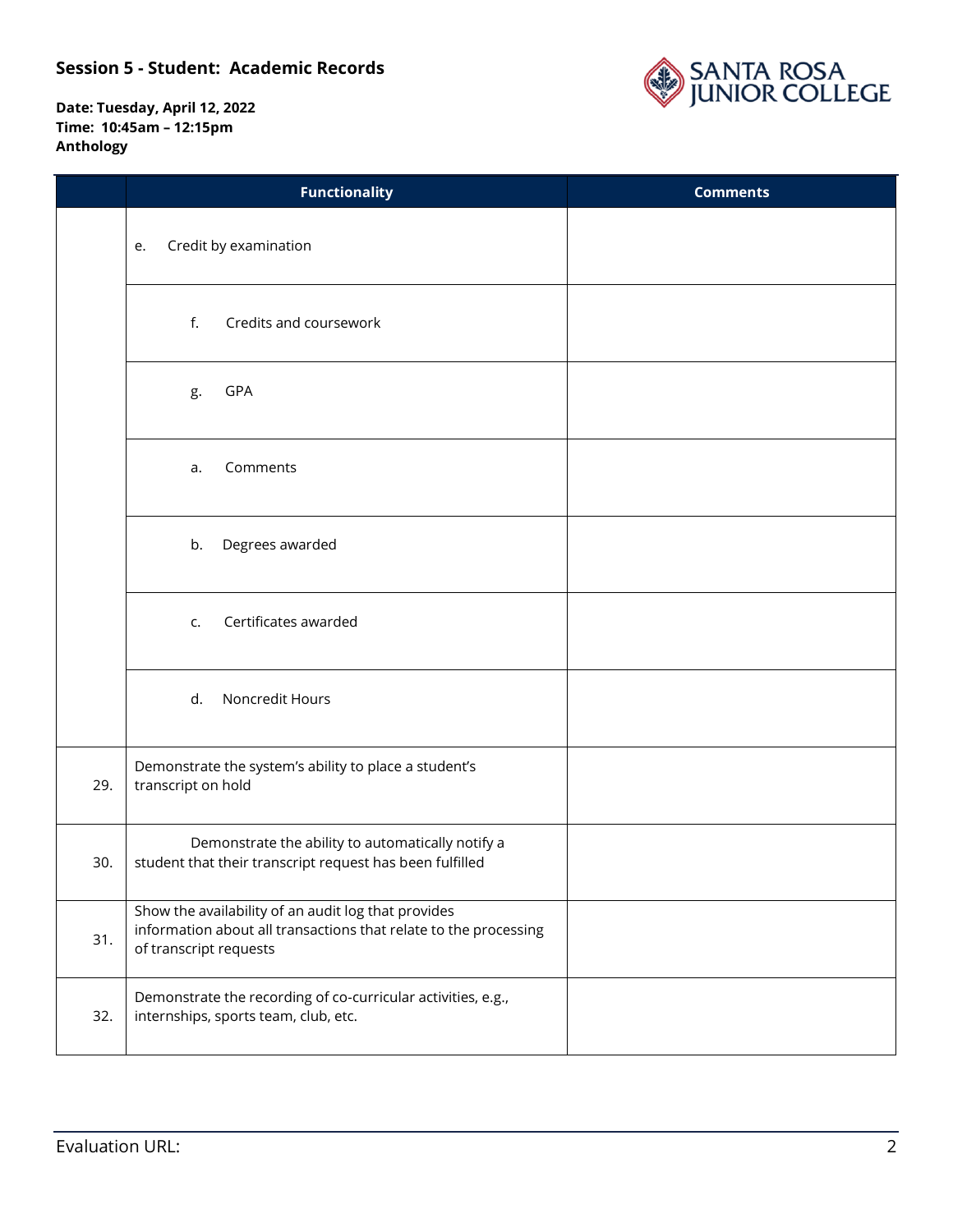

|     | <b>Functionality</b>                                                                                                                                                        | <b>Comments</b> |
|-----|-----------------------------------------------------------------------------------------------------------------------------------------------------------------------------|-----------------|
| 33. | Demonstrate the ability to indicate that the student might have<br>academic records stored outside of the system, e.g., microfiche,<br>paper                                |                 |
| 41. | Demonstrate how the system automatically adjusts a student's<br>fees when their residency for tuition purposes is changed due to<br>reclassification.                       |                 |
|     | <b>Registrars Processing</b>                                                                                                                                                |                 |
| 2.  | Demonstrate the ability to generate class rosters with<br>configurable headings e.g., student name, student identification<br>number                                        |                 |
| 5.  | Demonstrate how confidential student data can be suppressed<br>from class rosters - e.g., disabled students.                                                                |                 |
| 17. | Demonstrate the ability to accept the entry of grades via the<br>following:                                                                                                 |                 |
|     | Integration with LMS<br>a.                                                                                                                                                  |                 |
|     | Manual data entry<br>b.                                                                                                                                                     |                 |
|     | Web pages<br>c.                                                                                                                                                             |                 |
| 21. | Demonstrate the ability to search for grades that are<br>missing or not yet reported                                                                                        |                 |
| 22. | Demonstrate the ability to change a grade (with proper<br>authority). Additionally demonstrate the availability of an audit<br>log that captures a history of grade changes |                 |
| 43. | Demonstration how the system provides reporting for<br>end of semester processing including repeats, incomplete<br>grades etc.                                              |                 |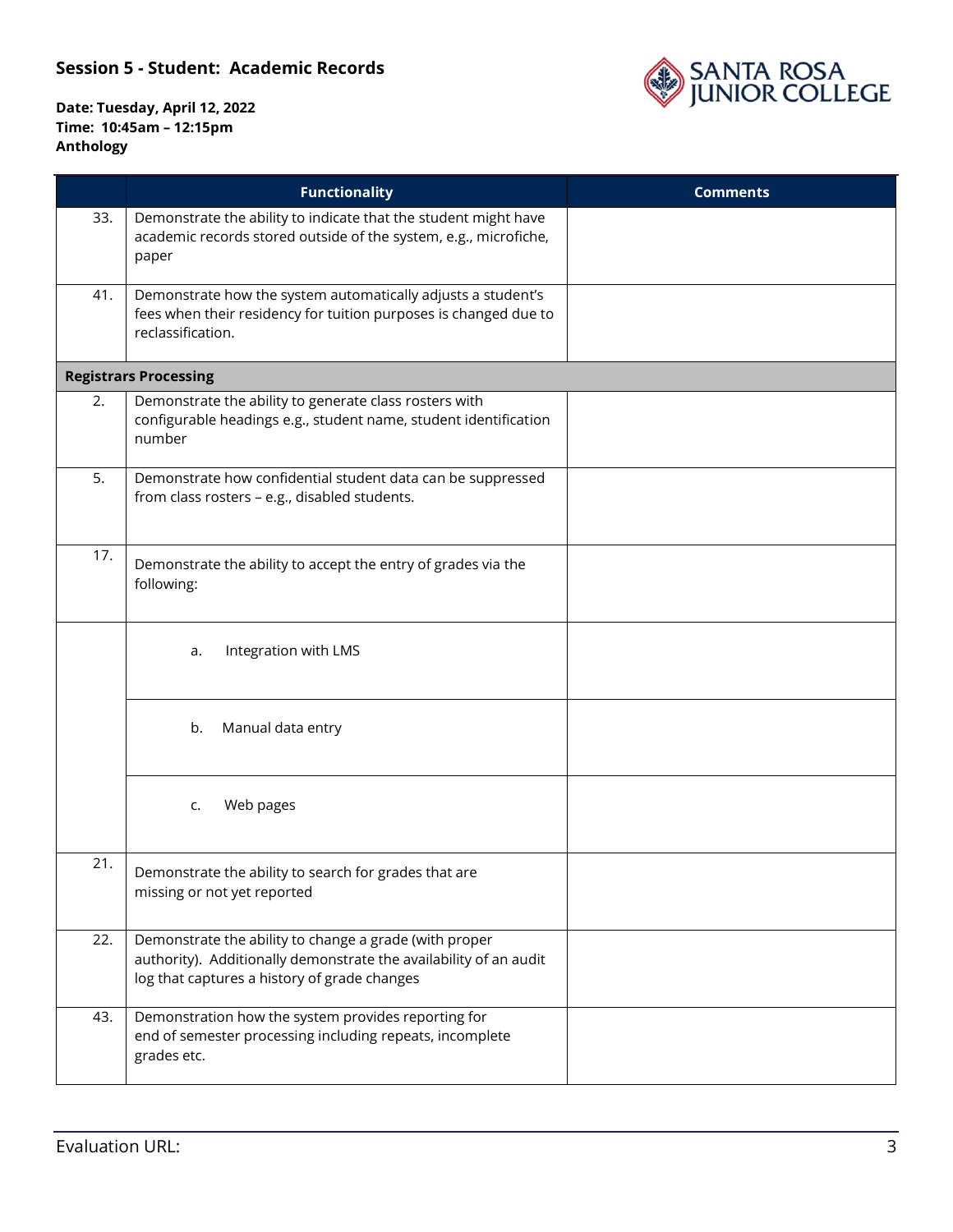

|     | <b>Functionality</b>                                                                                                                              | <b>Comments</b> |
|-----|---------------------------------------------------------------------------------------------------------------------------------------------------|-----------------|
| 23. | Demonstrate the ability to generate grade distribution reports                                                                                    |                 |
| 28. | Demonstrate the ability to send transcripts to other<br>institutions in a wholly electronic manner                                                |                 |
| 34. | Demonstrate the ability to configure transcripts with the<br>institution's graphics, format, etc.                                                 |                 |
| 36. | Show the ability to outsource transcript production to a<br>third-party provider - including secure data transfer                                 |                 |
| 37. | Demonstrate enrollment verifications                                                                                                              |                 |
| 38. | Demonstrate how the system integrates with vaccination<br>tracking software.                                                                      |                 |
| 40. | Demonstrate how the system verifies that a CCCApply applicant<br>is not a potential hacker/bad actor.                                             |                 |
| 42. | Demonstrate how the system allows for custom residency<br>determination rules beyond residency flags when processing the<br>CCCApply application. |                 |
|     |                                                                                                                                                   |                 |
| 44. | Demonstrate how the system allows A&R to generate fee<br>reversal requests to Accounting.                                                         |                 |
| 45. | Demonstrate how legacy records from the homegrown<br>SIS are handled/archived.                                                                    |                 |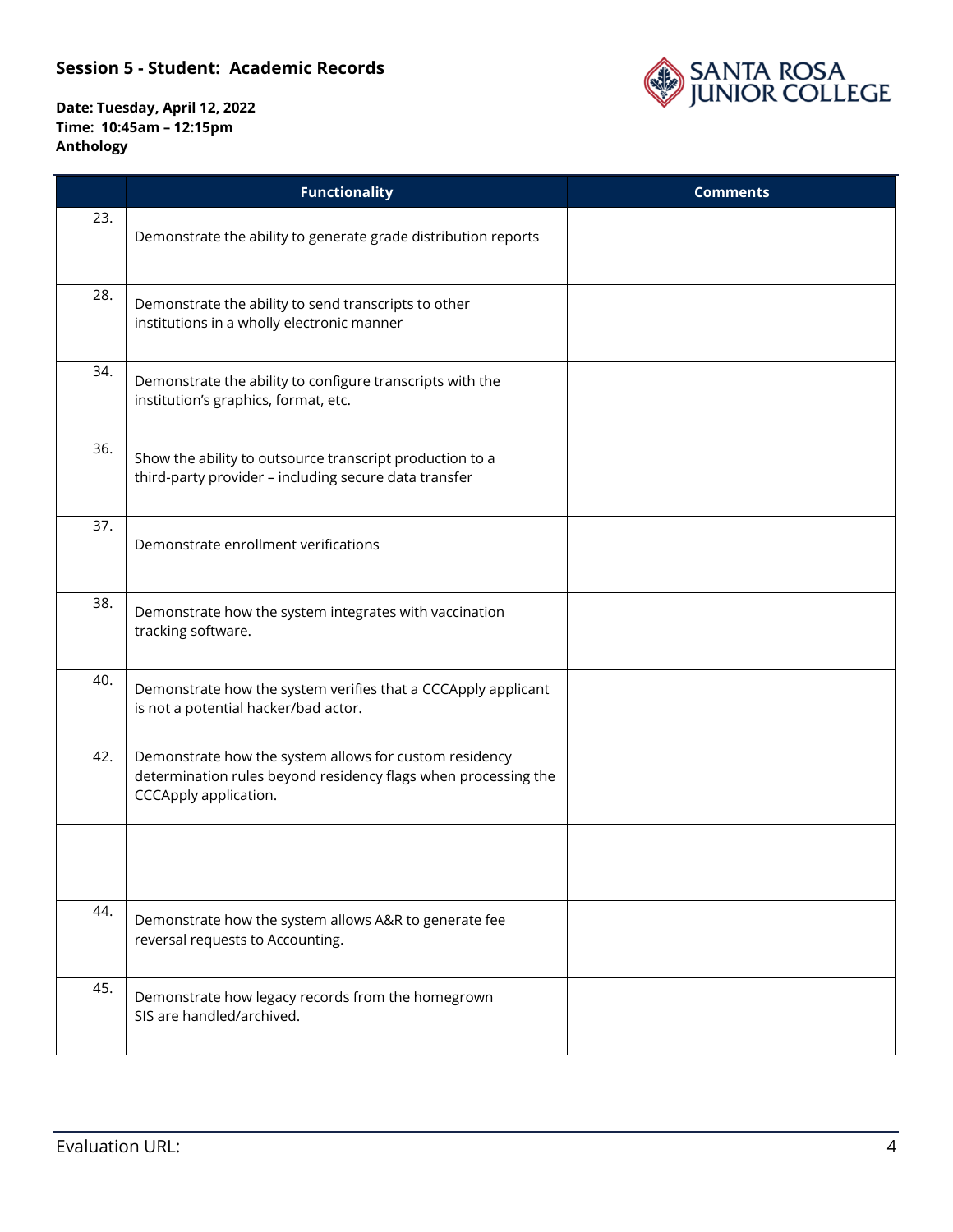

|     | <b>Functionality</b>                                                                                                      | <b>Comments</b> |
|-----|---------------------------------------------------------------------------------------------------------------------------|-----------------|
| 46. |                                                                                                                           |                 |
|     | Demonstrate how the system integrates with imaging software.                                                              |                 |
| 47. | Demonstrate how the system handles record merges                                                                          |                 |
|     | and how this is communicated to other 3rd party systems that<br>may have duplicated records of the same student.          |                 |
| 3.  |                                                                                                                           |                 |
|     | Demonstrate the ability to integrate with the LMS                                                                         |                 |
|     | <b>Student Access to Information</b>                                                                                      |                 |
| 39. | Demonstrate how a student can update their personal                                                                       |                 |
|     | information in their portal.                                                                                              |                 |
| 13. | Demonstrate the ability of students to review the following                                                               |                 |
|     | Academic Information via self-service or mobile                                                                           |                 |
|     |                                                                                                                           |                 |
|     | Academic Program, Degree, Ed Goal<br>a.                                                                                   |                 |
|     |                                                                                                                           |                 |
|     | Grades entered per session or term<br>b.                                                                                  |                 |
|     |                                                                                                                           |                 |
|     | Academic history, standing and grades<br>c.                                                                               |                 |
|     |                                                                                                                           |                 |
| 14. |                                                                                                                           |                 |
|     | Demonstrate the student's ability to request a copy of<br>their transcript via web self-service, including the following: |                 |
|     |                                                                                                                           |                 |
|     | a. Request for an unofficial transcript                                                                                   |                 |
|     |                                                                                                                           |                 |
|     |                                                                                                                           |                 |
|     | b. Request for an official transcript                                                                                     |                 |
|     |                                                                                                                           |                 |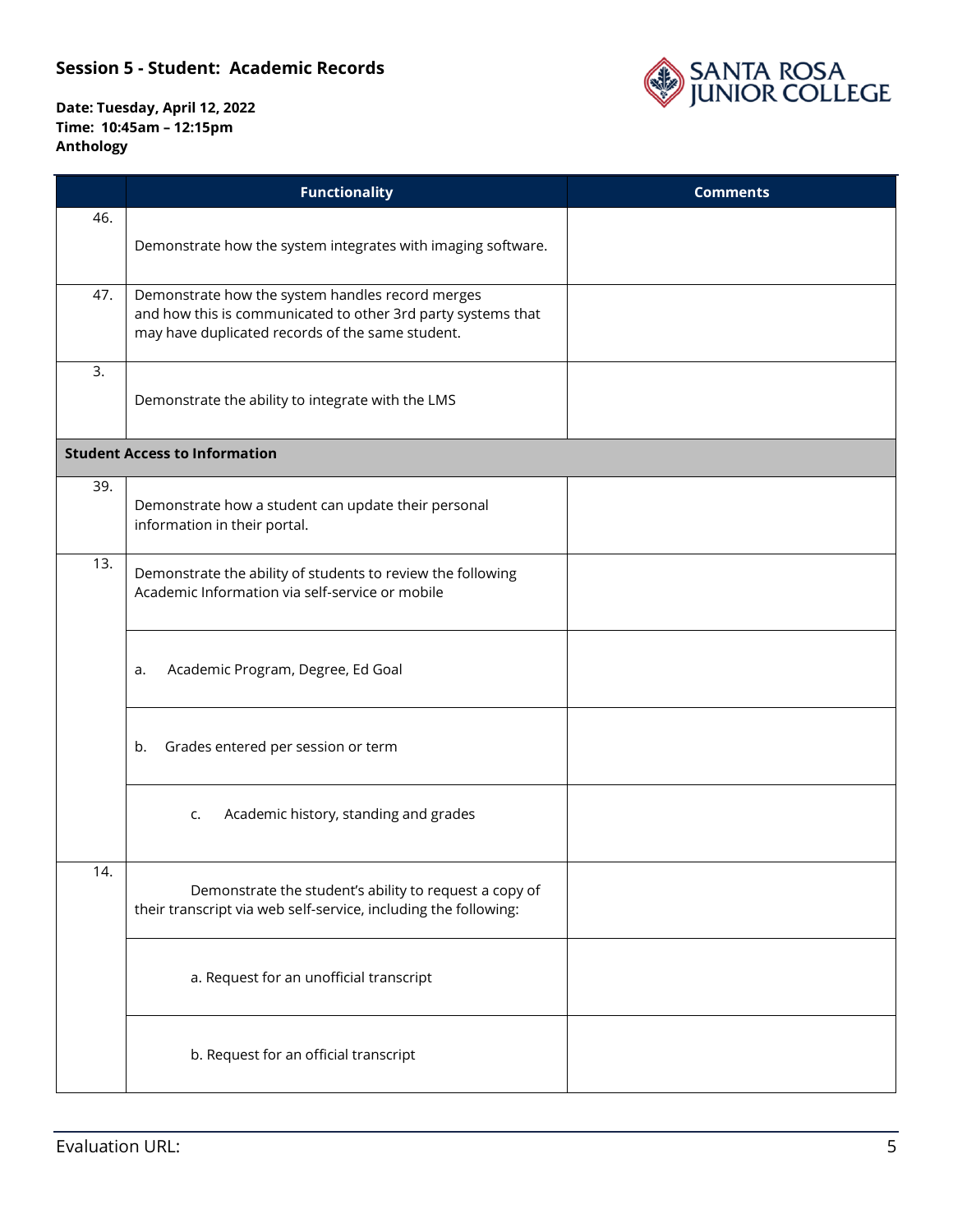

|     | <b>Functionality</b>                                                                                           | <b>Comments</b> |
|-----|----------------------------------------------------------------------------------------------------------------|-----------------|
|     | c. Number of copies                                                                                            |                 |
|     | d. Recipient (and address)                                                                                     |                 |
|     | e. Date that the transcript should be sent                                                                     |                 |
|     | f. Option to send immediately, after next grading<br>period, after degree/certificate posted                   |                 |
|     | g. Online payment for any fees for "rush" delivery                                                             |                 |
|     | h. Online payment of any fees for "regular" delivery                                                           |                 |
| 15. | Alternatively, show how transcript requests can be<br>integrated with a third-party provider - e.g., Parchment |                 |
| 35. | Demonstrate how special academic programs with<br>additional accreditation show on the transcript              |                 |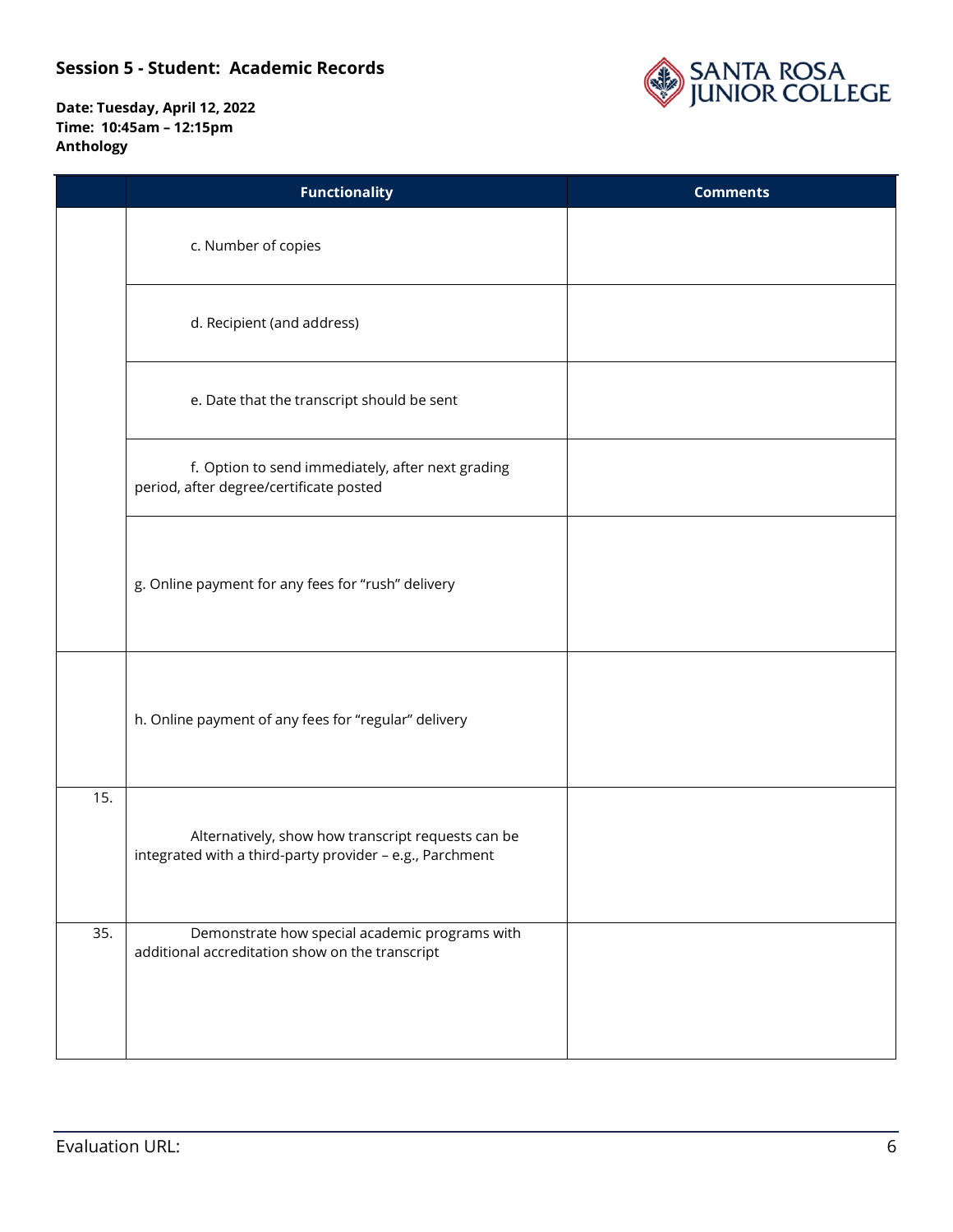

|     | <b>Functionality</b>                                                                                                                                                                                                  | <b>Comments</b> |
|-----|-----------------------------------------------------------------------------------------------------------------------------------------------------------------------------------------------------------------------|-----------------|
| 24. | Demonstrate the release of grades (once they are finalized)<br>through a secure web site or portal                                                                                                                    |                 |
|     | <b>Faculty Access to Information</b>                                                                                                                                                                                  |                 |
| 4.  | Demonstrate the ability to auto notify faculty of deadlines to<br>submit census, grade rosters, incomplete grade contracts and<br>positive attendance.                                                                |                 |
| 19. | Demonstrate the real-time edits that are done to<br>check for invalid grades - e.g., cannot assign a W after a<br>certain date                                                                                        |                 |
| 25. | Demonstrate the ability to record "Incompletes" and<br>track them for follow up action. Ability to set an end date on<br>an Incomplete grade along with the grade it converts to if<br>not completed by that date     |                 |
| 20. | Demonstrate the ability to enter comments<br>associated with grades                                                                                                                                                   |                 |
| 6.  | Demonstrate the ability of Faculty/Advisor to access the<br>academic records of students within their courses or assigned as<br>advisees and the ability to secure this access if allowed by<br>institutional policy. |                 |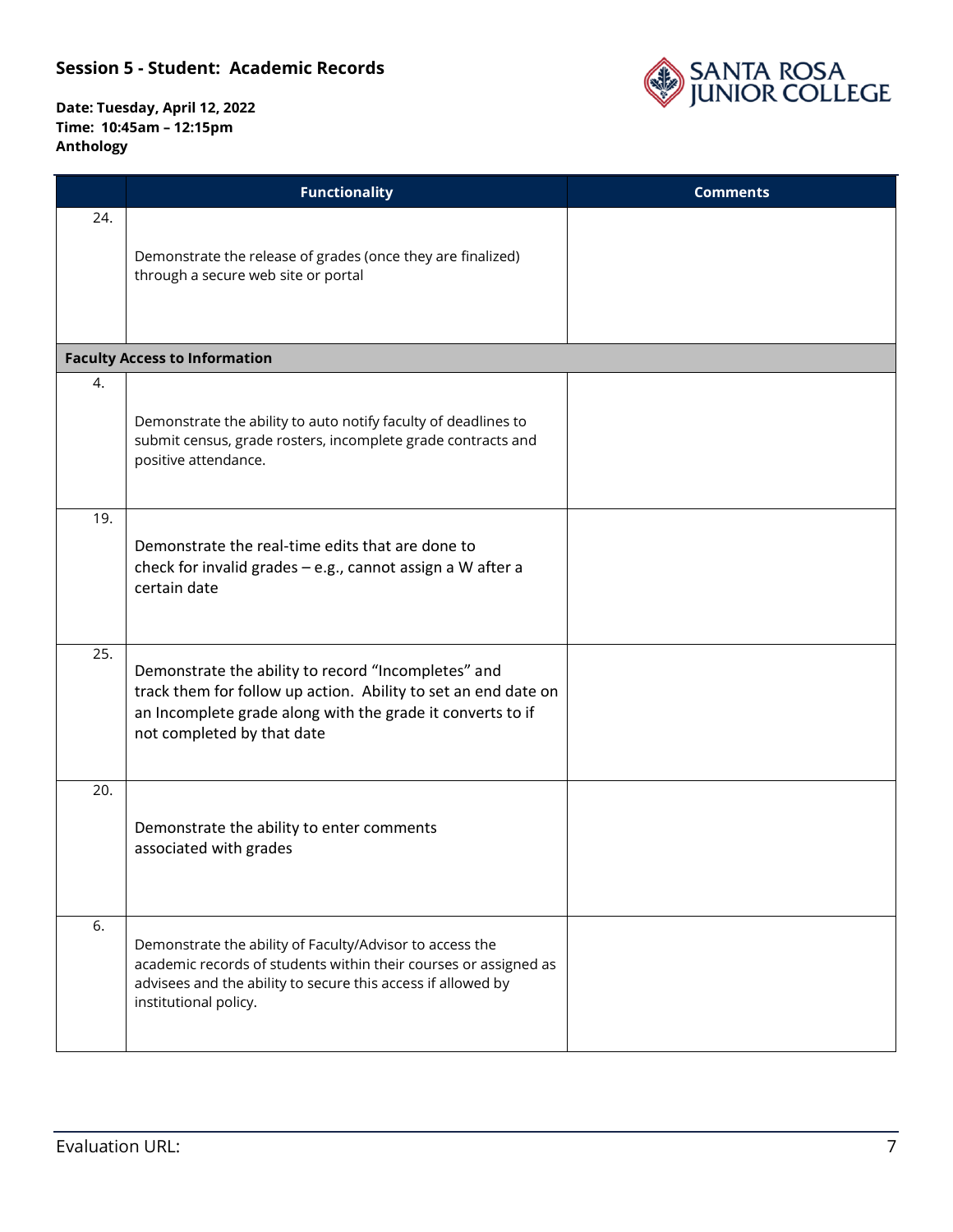

|     | <b>Functionality</b>                                                                                                                                                                                                | <b>Comments</b> |
|-----|---------------------------------------------------------------------------------------------------------------------------------------------------------------------------------------------------------------------|-----------------|
| 7.  | Demonstrate the faculty's access to various forms of<br>course rosters. Please include, but not limited to: active,<br>add/drop, inactive, all student, class contact rosters, rosters for<br>Cross-listed classes. |                 |
| 8.  | Demonstrate how your solutions could allow an instructor to use<br>a class roster to contact all students in the roster                                                                                             |                 |
| 9.  | Demonstrate how your solution allows instructors to provide<br>overrides for students in their classes - e.g., capacity                                                                                             |                 |
| 10. | Demonstrate the ability of faculty to communicate with<br>student registered in their individual course through the<br>designated contact methods.                                                                  |                 |
| 11. | Demonstrate the ability of faculty to enter the following into the<br>student academic record via self-service or mobile applications.<br>Early Alert warning/notices<br>a.                                         |                 |
|     | b. Attendance into in class (Positive Attendance)                                                                                                                                                                   |                 |
|     | Non-credit Hours<br>C.                                                                                                                                                                                              |                 |
|     | Date of last attendance<br>d.                                                                                                                                                                                       |                 |
|     | e. Mid-term grades                                                                                                                                                                                                  |                 |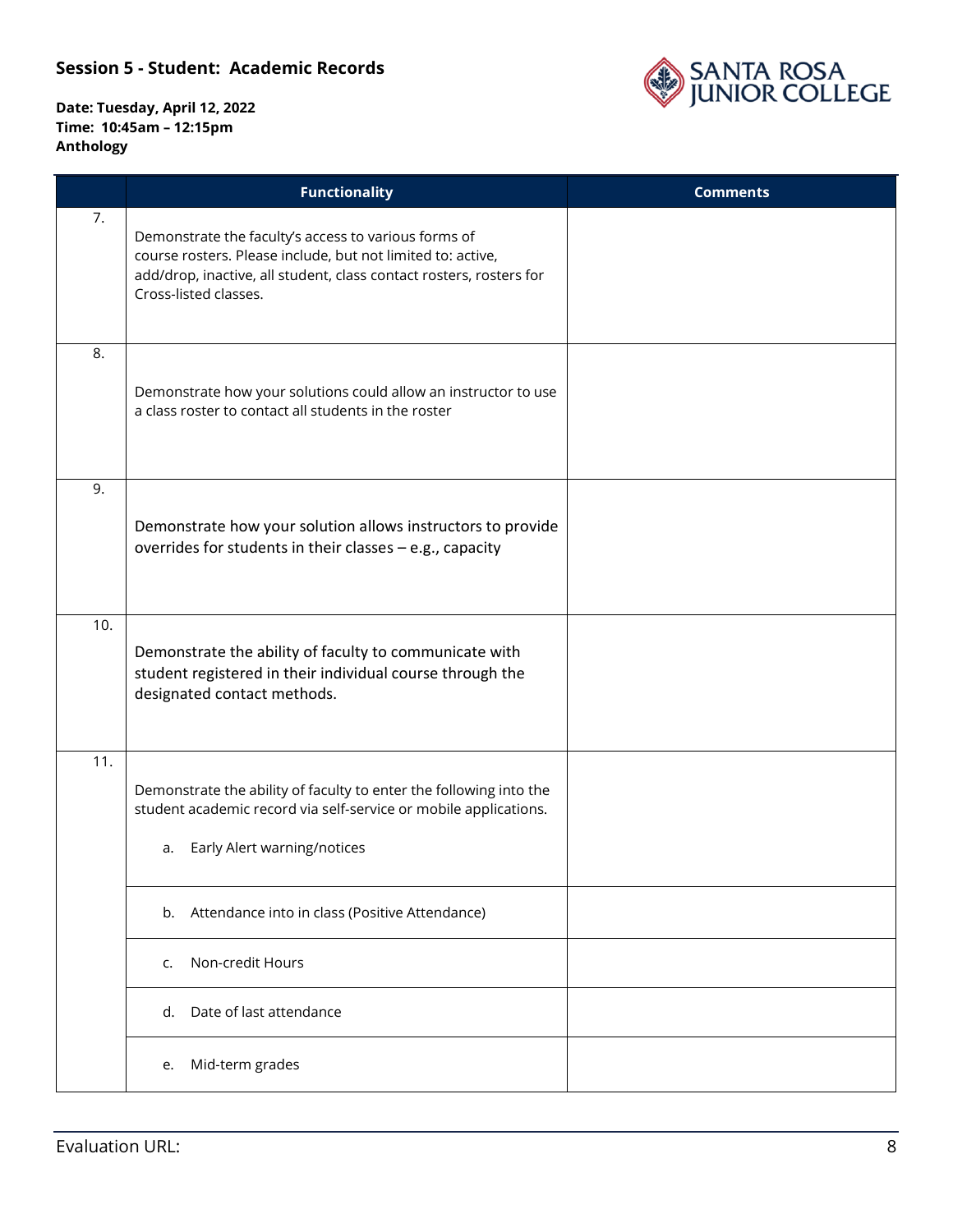

|     | <b>Functionality</b>                                        | <b>Comments</b> |
|-----|-------------------------------------------------------------|-----------------|
|     | Final Grades                                                |                 |
| 12. | Demonstrate the ability of faculty to submit a grade change |                 |
|     |                                                             |                 |